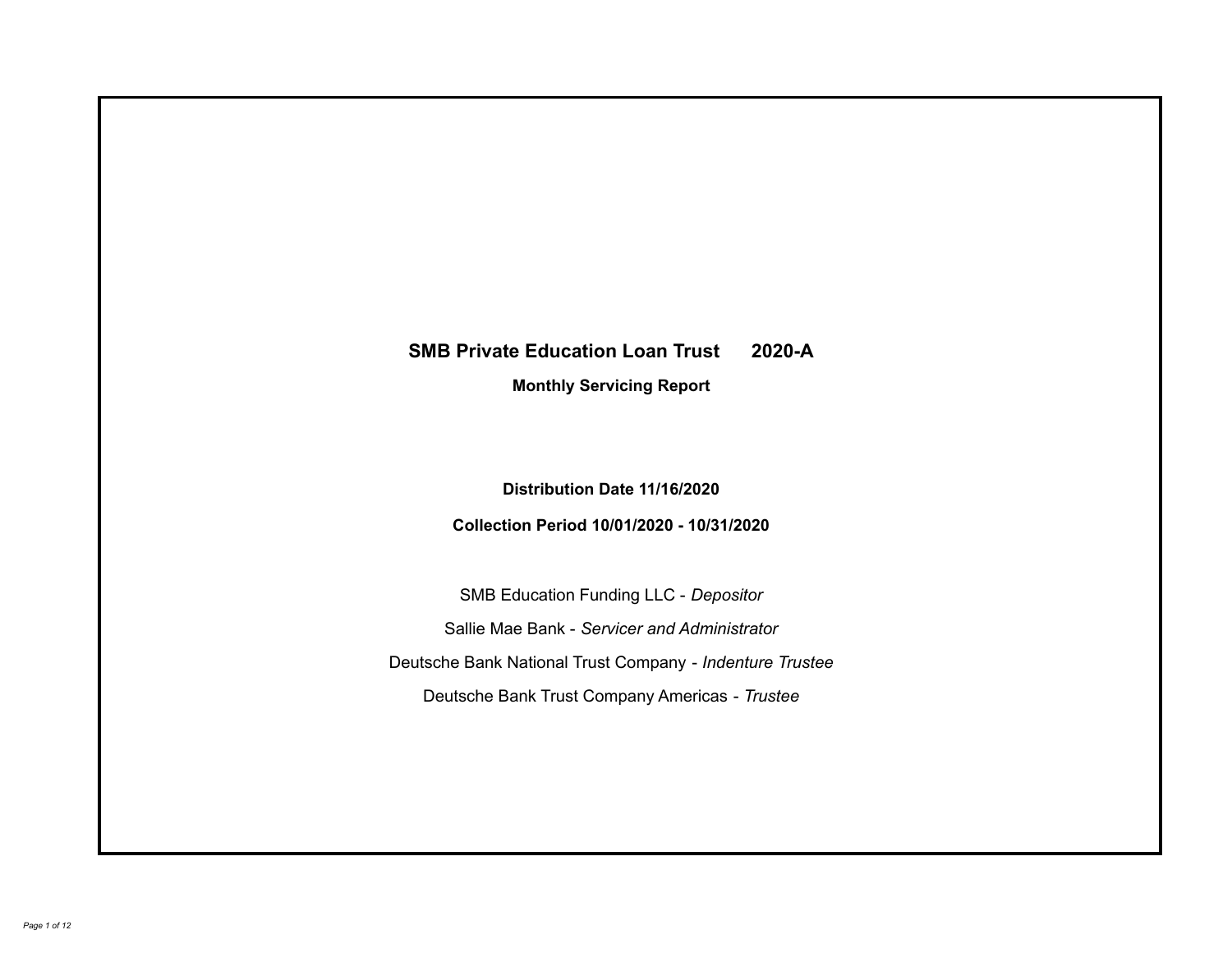| A           | <b>Student Loan Portfolio Characteristics</b>   |                   | <b>Settlement Date</b><br>02/12/2020 | 09/30/2020            | 10/31/2020            |
|-------------|-------------------------------------------------|-------------------|--------------------------------------|-----------------------|-----------------------|
|             | <b>Principal Balance</b>                        |                   | \$633,058,651.76                     | \$581,862,715.08      | \$574,833,466.89      |
|             | Interest to be Capitalized Balance              |                   | 43,030,628.43                        | 44,499,926.77         | 45,383,887.58         |
|             | Pool Balance                                    |                   | \$676,089,280.19                     | \$626,362,641.85      | \$620,217,354.47      |
|             | Weighted Average Coupon (WAC)                   |                   |                                      |                       |                       |
|             | WAC1 (Contractual Interest Rate on the Loan)    |                   | 9.50%                                | 8.82%                 | 8.82%                 |
|             | WAC2 (Average of Applicable Interest Rate)      |                   | 9.47%                                | 8.66%                 | 8.66%                 |
|             | WAC3 (Average of Actual Interest Rate)          |                   | 9.38%                                | 8.57%                 | 8.58%                 |
|             | Weighted Average Remaining Term                 |                   | 138.37                               | 136.80                | 136.85                |
|             | Number of Loans                                 |                   | 54,630                               | 50,719                | 50,190                |
|             | Number of Borrowers<br>Pool Factor              |                   | 52,691                               | 48,975<br>0.926449598 | 48,477<br>0.917360137 |
|             | Since Issued Total Constant Prepayment Rate (1) |                   |                                      | 10.81%                | 10.74%                |
|             |                                                 |                   |                                      |                       |                       |
| $\sf B$     | <b>Debt Securities</b>                          | <b>Cusip/Isin</b> | 10/15/2020                           |                       | 11/16/2020            |
|             | A1                                              | 78449UAA6         | \$127,310,252.06                     |                       | \$118,431,965.72      |
|             | A2A                                             | 78449UAB4         | \$320,000,000.00                     |                       | \$320,000,000.00      |
|             | A <sub>2</sub> B                                | 78449UAC2         | \$50,000,000.00                      |                       | \$50,000,000.00       |
|             | В                                               | 78449UAD0         | \$47,000,000.00                      |                       | \$47,000,000.00       |
|             |                                                 |                   |                                      |                       |                       |
| $\mathsf C$ | <b>Certificates</b>                             | <b>Cusip/Isin</b> | 10/15/2020                           |                       | 11/16/2020            |
|             | Residual                                        | 78449UAE8         | \$100,000.00                         |                       | \$100,000.00          |
|             |                                                 |                   |                                      |                       |                       |
| D           | <b>Account Balances</b>                         |                   | 10/15/2020                           |                       | 11/16/2020            |
|             | Reserve Account Balance                         |                   | \$1,729,328.00                       |                       | \$1,729,328.00        |
|             |                                                 |                   |                                      |                       |                       |
| E           | <b>Asset / Liability</b>                        |                   | 10/15/2020                           |                       | 11/16/2020            |
|             | Overcollateralization Percentage                |                   | 13.10%                               |                       | 13.67%                |
|             | Specified Overcollateralization Amount          |                   | \$156,590,660.46                     |                       | \$155,054,338.62      |
|             | <b>Actual Overcollateralization Amount</b>      |                   | \$82,052,389.79                      |                       | \$84,785,388.75       |

(1) For additional information, see 'Since Issued CPR Methodology' found on page 11 of this report.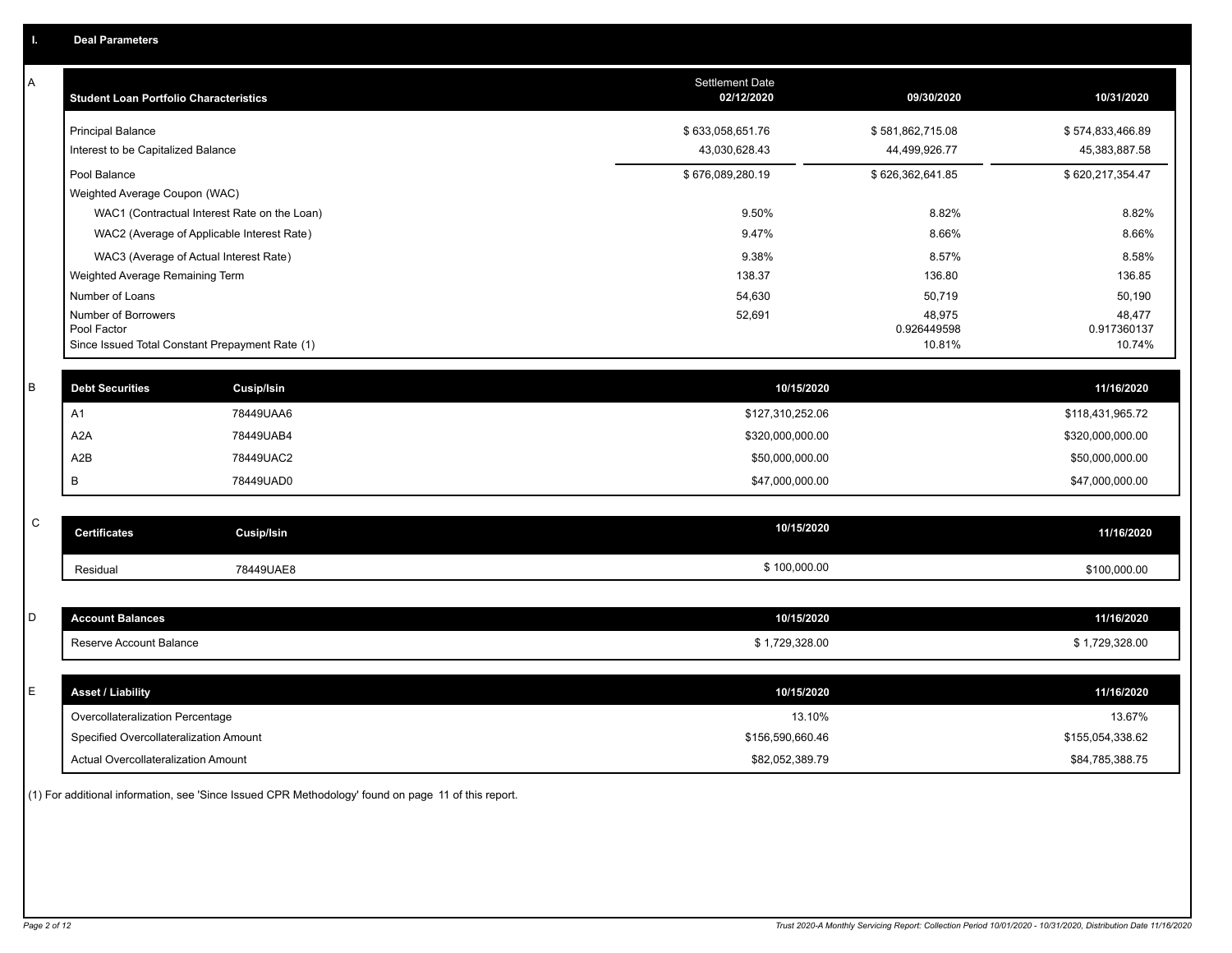#### **II. 2020-A Trust Activity 10/01/2020 through 10/31/2020**

| Α  | <b>Student Loan Principal Receipts</b>                           |                 |  |
|----|------------------------------------------------------------------|-----------------|--|
|    | <b>Borrower Principal</b>                                        | 7,274,079.63    |  |
|    | <b>Consolidation Activity Principal</b>                          | 0.00            |  |
|    | Seller Principal Reimbursement                                   | 0.00            |  |
|    | Servicer Principal Reimbursement                                 | 0.00            |  |
|    | Delinquent Principal Purchases by Servicer                       | 0.00            |  |
|    | <b>Other Principal Deposits</b>                                  | 113,093.00      |  |
|    | <b>Total Principal Receipts</b>                                  | \$7,387,172.63  |  |
| B  | <b>Student Loan Interest Receipts</b>                            |                 |  |
|    | <b>Borrower Interest</b>                                         | 2,668,505.47    |  |
|    | <b>Consolidation Activity Interest</b>                           | 0.00            |  |
|    | Seller Interest Reimbursement                                    | 0.00            |  |
|    | Servicer Interest Reimbursement                                  | 0.00            |  |
|    | Delinquent Interest Purchases by Servicer                        | 0.00            |  |
|    | Other Interest Deposits                                          | 3,737.96        |  |
|    | <b>Total Interest Receipts</b>                                   | \$2,672,243.43  |  |
| C  | <b>Recoveries on Realized Losses</b>                             | \$21,317.82     |  |
| D  | <b>Investment Income</b>                                         | \$184.94        |  |
| Е  | <b>Funds Borrowed from Next Collection Period</b>                | \$0.00          |  |
| F  | <b>Funds Repaid from Prior Collection Period</b>                 | \$0.00          |  |
| G  | Loan Sale or Purchase Proceeds                                   | \$0.00          |  |
| H  | Initial Deposits to Distribution Account                         | \$0.00          |  |
| J. | <b>Excess Transferred from Other Accounts</b>                    | \$0.00          |  |
| J  | <b>Borrower Benefit Reimbursements</b>                           | \$0.00          |  |
| K  | <b>Other Deposits</b>                                            | \$0.00          |  |
| L  | <b>Other Fees Collected</b>                                      | \$0.00          |  |
| М  | <b>AVAILABLE FUNDS</b>                                           | \$10,080,918.82 |  |
| N  | Non-Cash Principal Activity During Collection Period             | \$357,924.44    |  |
| O  | Aggregate Purchased Amounts by the Depositor, Servicer or Seller | \$116,830.96    |  |
| P  | Aggregate Loan Substitutions                                     | \$0.00          |  |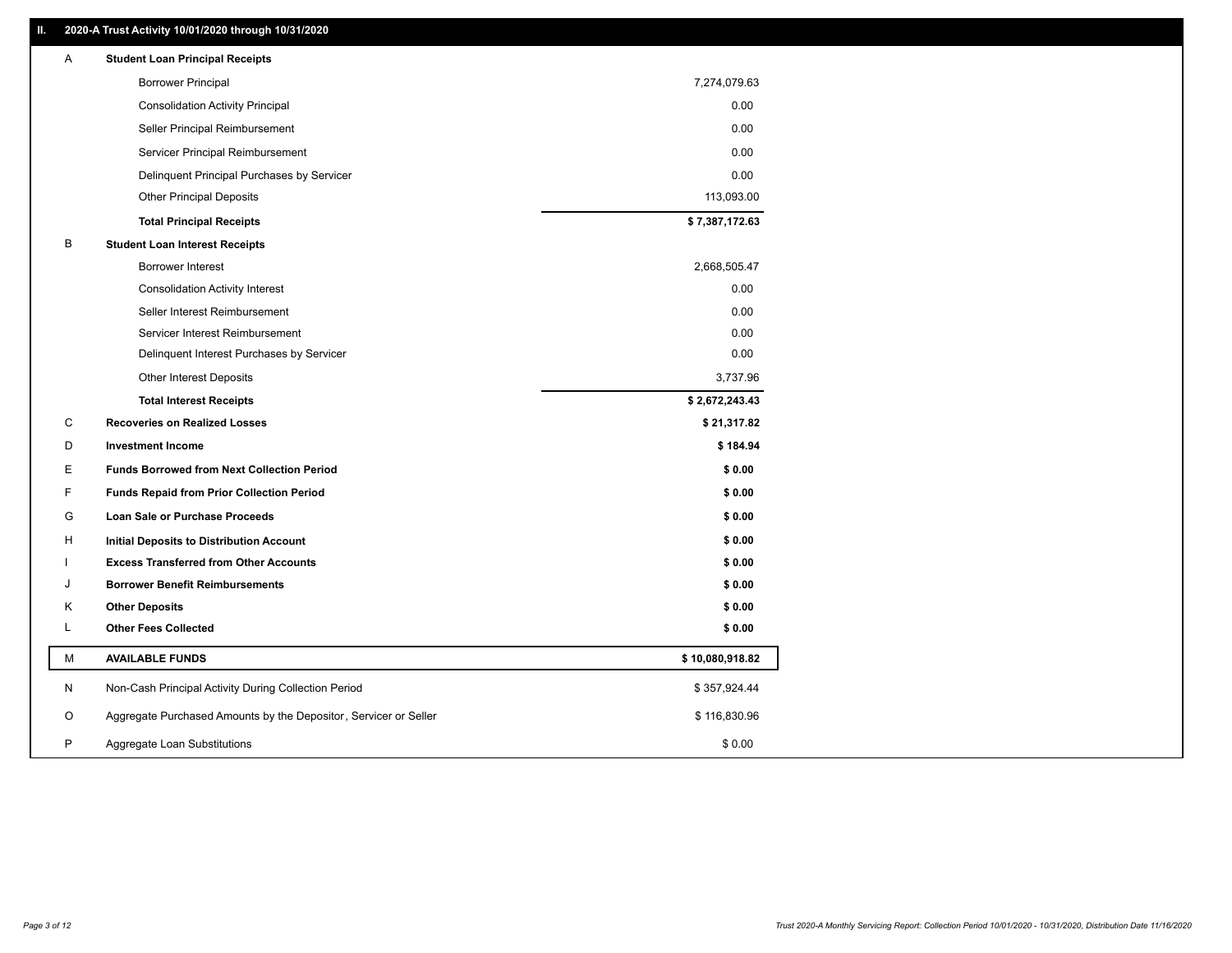|                   |                       |                          |         |                                                           | <b>Loans by Repayment Status</b> |                            |                   |         |                                                                  |                |                            |
|-------------------|-----------------------|--------------------------|---------|-----------------------------------------------------------|----------------------------------|----------------------------|-------------------|---------|------------------------------------------------------------------|----------------|----------------------------|
|                   |                       |                          |         | 10/31/2020                                                |                                  |                            |                   |         | 09/30/2020                                                       |                |                            |
|                   |                       | <b>Wtd Avg</b><br>Coupon | # Loans | Principal and<br><b>Interest Accrued</b><br>to Capitalize | % of Principal                   | % of Loans in<br>Repay (1) | Wtd Avg<br>Coupon | # Loans | <b>Principal and</b><br><b>Interest Accrued</b><br>to Capitalize | % of Principal | % of Loans in<br>Repay (1) |
| INTERIM:          | IN SCHOOL             | 9.75%                    | 6,834   | \$95,629,349.73                                           | 15.419%                          | $-$ %                      | 9.73%             | 6,788   | \$94,227,914.58                                                  | 15.044%        | $-$ %                      |
|                   | GRACE                 | 9.34%                    | 2,577   | \$37,608,826.23                                           | 6.064%                           | $-$ %                      | 9.36%             | 2,716   | \$39,473,308.93                                                  | 6.302%         | $-$ %                      |
|                   | <b>DEFERMENT</b>      | 8.94%                    | 2,502   | \$31,110,568.33                                           | 5.016%                           | $-$ %                      | 8.90%             | 2,300   | \$28,831,204.77                                                  | 4.603%         | $-$ %                      |
| <b>REPAYMENT:</b> | <b>CURRENT</b>        | 8.20%                    | 36,059  | \$424,592,837.16                                          | 68.459%                          | 93.139%                    | 8.21%             | 36,451  | \$429,313,905.81                                                 | 68.541%        | 92.558%                    |
|                   | 31-60 DAYS DELINQUENT | 9.13%                    | 462     | \$6,433,901.03                                            | 1.037%                           | 1.411%                     | 9.02%             | 524     | \$7,201,771.69                                                   | 1.150%         | 1.553%                     |
|                   | 61-90 DAYS DELINQUENT | 8.78%                    | 224     | \$3,208,182.94                                            | 0.517%                           | 0.704%                     | 9.11%             | 260     | \$3,494,260.17                                                   | 0.558%         | 0.753%                     |
|                   | > 90 DAYS DELINQUENT  | 9.40%                    | 148     | \$2,076,679.64                                            | 0.335%                           | 0.456%                     | 9.08%             | 117     | \$1,857,673.74                                                   | 0.297%         | 0.401%                     |
|                   | FORBEARANCE           | 8.66%                    | 1,384   | \$19,557,009.41                                           | 3.153%                           | 4.290%                     | 8.56%             | 1,563   | \$21,962,602.16                                                  | 3.506%         | 4.735%                     |
| <b>TOTAL</b>      |                       |                          | 50,190  | \$620,217,354.47                                          | 100.00%                          | 100.00%                    |                   | 50,719  | \$626,362,641.85                                                 | 100.00%        | 100.00%                    |

Percentages may not total 100% due to rounding \*

1 Loans classified in "Repayment" include any loan for which interim interest only, \$25 fixed payments or full principal and interest payments are due.

|                                                                                  |                                                                                                                            |                          |         |                                                           | <b>Loans by Borrower Status</b> |                                |                          |         |                                                           |                |                                |
|----------------------------------------------------------------------------------|----------------------------------------------------------------------------------------------------------------------------|--------------------------|---------|-----------------------------------------------------------|---------------------------------|--------------------------------|--------------------------|---------|-----------------------------------------------------------|----------------|--------------------------------|
|                                                                                  |                                                                                                                            |                          |         | 10/31/2020                                                |                                 |                                |                          |         | 09/30/2020                                                |                |                                |
|                                                                                  |                                                                                                                            | <b>Wtd Avg</b><br>Coupon | # Loans | Principal and<br><b>Interest Accrued</b><br>to Capitalize | % of Principal                  | % of Loans in<br>P&I Repay (2) | <b>Wtd Avg</b><br>Coupon | # Loans | Principal and<br><b>Interest Accrued</b><br>to Capitalize | % of Principal | % of Loans in<br>P&I Repay (2) |
| IN SCHOOL<br>INTERIM:                                                            |                                                                                                                            | 9.20%                    | 14,267  | \$202,527,001.12                                          | 32.654%                         | $-$ %                          | 9.20%                    | 14,178  | \$200,257,598.97                                          | 31.972%        | $-$ %                          |
| <b>GRACE</b>                                                                     |                                                                                                                            | 8.79%                    | 5,246   | \$77,843,864.04                                           | 12.551%                         | $-$ %                          | 8.79%                    | 5,560   | \$82,159,165.50                                           | 13.117%        | $-$ %                          |
| <b>DEFERMENT</b>                                                                 |                                                                                                                            | 8.60%                    | 4,628   | \$56,444,660.52                                           | 9.101%                          | $-$ %                          | 8.56%                    | 4,247   | \$52,377,226.92                                           | 8.362%         | $-$ %                          |
| <b>CURRENT</b><br>P&I REPAYMENT:                                                 |                                                                                                                            | 7.98%                    | 23,909  | \$253,336,443.25                                          | 40.846%                         | 89.391%                        | 8.00%                    | 24,350  | \$258,205,416.38                                          | 41.223%        | 88.557%                        |
|                                                                                  | 31-60 DAYS DELINQUENT                                                                                                      | 9.04%                    | 408     | \$5,571,756.47                                            | 0.898%                          | 1.966%                         | 8.96%                    | 464     | \$6,267,499.57                                            | 1.001%         | 2.150%                         |
|                                                                                  | 61-90 DAYS DELINQUENT                                                                                                      | 8.75%                    | 211     | \$3,003,738.34                                            | 0.484%                          | 1.060%                         | 9.09%                    | 244     | \$3,343,217.91                                            | 0.534%         | 1.147%                         |
|                                                                                  | > 90 DAYS DELINQUENT                                                                                                       | 9.41%                    | 137     | \$1,932,881.32                                            | 0.312%                          | 0.682%                         | 9.08%                    | 113     | \$1,789,914.44                                            | 0.286%         | 0.614%                         |
| FORBEARANCE                                                                      |                                                                                                                            | 8.66%                    | 1,384   | \$19,557,009.41                                           | 3.153%                          | 6.901%                         | 8.56%                    | 1,563   | \$21,962,602.16                                           | 3.506%         | 7.533%                         |
| <b>TOTAL</b><br>Percentages may not total 100% due to rounding<br>$\overline{2}$ | Loans classified in "P&I Repayment" includes only those loans for which scheduled principal and interest payments are due. |                          | 50,190  | \$620,217,354.47                                          | 100.00%                         | 100.00%                        |                          | 50,719  | \$626,362,641.85                                          | 100.00%        | 100.00%                        |

WAC reflects WAC3 To conform with company standard reporting these sections now include Princial and Interest Accrued to Capitalize .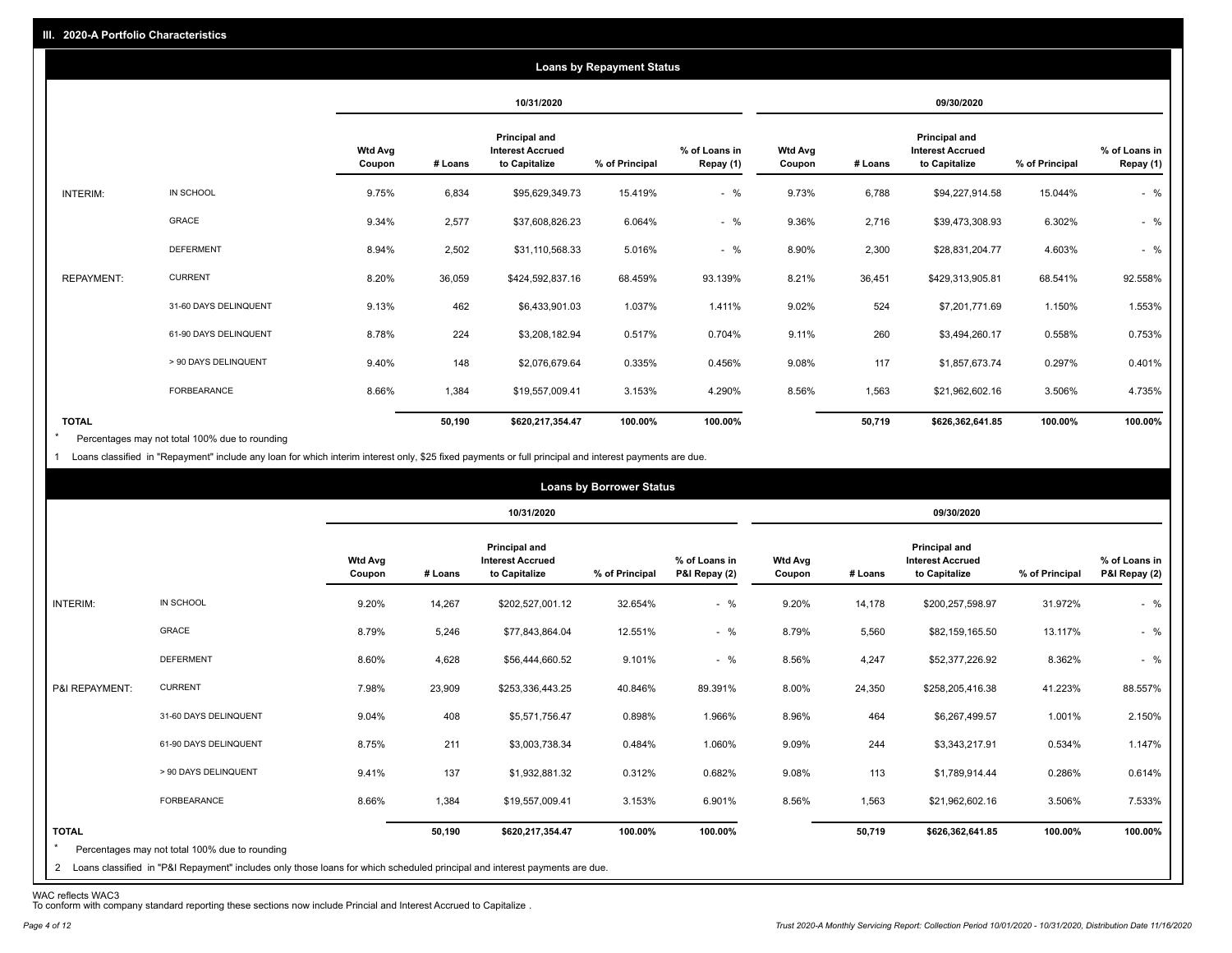|                                                                                                  | 10/31/2020       | 9/30/2020        |
|--------------------------------------------------------------------------------------------------|------------------|------------------|
| Pool Balance                                                                                     | \$620,217,354.47 | \$626,362,641.85 |
| Total # Loans                                                                                    | 50,190           | 50,719           |
| Total # Borrowers                                                                                | 48,477           | 48,975           |
| Weighted Average Coupon                                                                          | 8.66%            | 8.66%            |
| Weighted Average Remaining Term                                                                  | 136.85           | 136.80           |
| Percent of Pool - Cosigned                                                                       | 92.6%            | 92.6%            |
| Percent of Pool - Non Cosigned                                                                   | 7.4%             | 7.4%             |
| Borrower Interest Accrued for Period                                                             | \$4,157,195.58   | \$4,071,546.88   |
| Outstanding Borrower Interest Accrued                                                            | \$49,573,128.00  | \$48,991,088.33  |
| Gross Principal Realized Loss - Periodic *                                                       | \$498,800.65     | \$219,775.12     |
| Gross Principal Realized Loss - Cumulative *                                                     | \$2,629,095.24   | \$2,130,294.59   |
| Recoveries on Realized Losses - Periodic                                                         | \$21,317.82      | \$24,043.01      |
| Recoveries on Realized Losses - Cumulative                                                       | \$79,993.43      | \$58,675.61      |
| Net Losses - Periodic                                                                            | \$477,482.83     | \$195,732.11     |
| Net Losses - Cumulative                                                                          | \$2,549,101.81   | \$2,071,618.98   |
| Non-Cash Principal Activity - Capitalized Interest                                               | \$856,774.19     | \$755,728.61     |
| Since Issued Total Constant Prepayment Rate (CPR) (1)                                            | 10.74%           | 10.81%           |
| Loan Substitutions                                                                               | \$0.00           | \$0.00           |
| <b>Cumulative Loan Substitutions</b>                                                             | \$0.00           | \$0.00           |
| <b>Unpaid Servicing Fees</b>                                                                     | \$0.00           | \$0.00           |
| <b>Unpaid Administration Fees</b>                                                                | \$0.00           | \$0.00           |
| <b>Unpaid Carryover Servicing Fees</b>                                                           | \$0.00           | \$0.00           |
| Note Interest Shortfall                                                                          | \$0.00           | \$0.00           |
| Loans in Modification                                                                            | \$15,134,706.38  | \$14,922,204.76  |
| % of Loans in Modification as a % of Loans in Repayment (P&I)                                    | 5.74%            | 5.53%            |
|                                                                                                  |                  |                  |
| % Annualized Gross Principal Realized Loss - Periodic as a %<br>of Loans in Repayment (P&I) * 12 | 2.27%            | 0.98%            |
| % Gross Principal Realized Loss - Cumulative as a % of                                           |                  |                  |
| <b>Original Pool Balance</b>                                                                     | 0.39%            | 0.32%            |
|                                                                                                  |                  |                  |

\* In accordance with the Servicer's current policies and procedures, after September 1, 2017 loans subject to bankruptcy claims generally will not be reported as a charged- off unless and until they are delinquent for 120

(1) For additional information, see 'Since Issued CPR Methodology' found on page 11 of this report.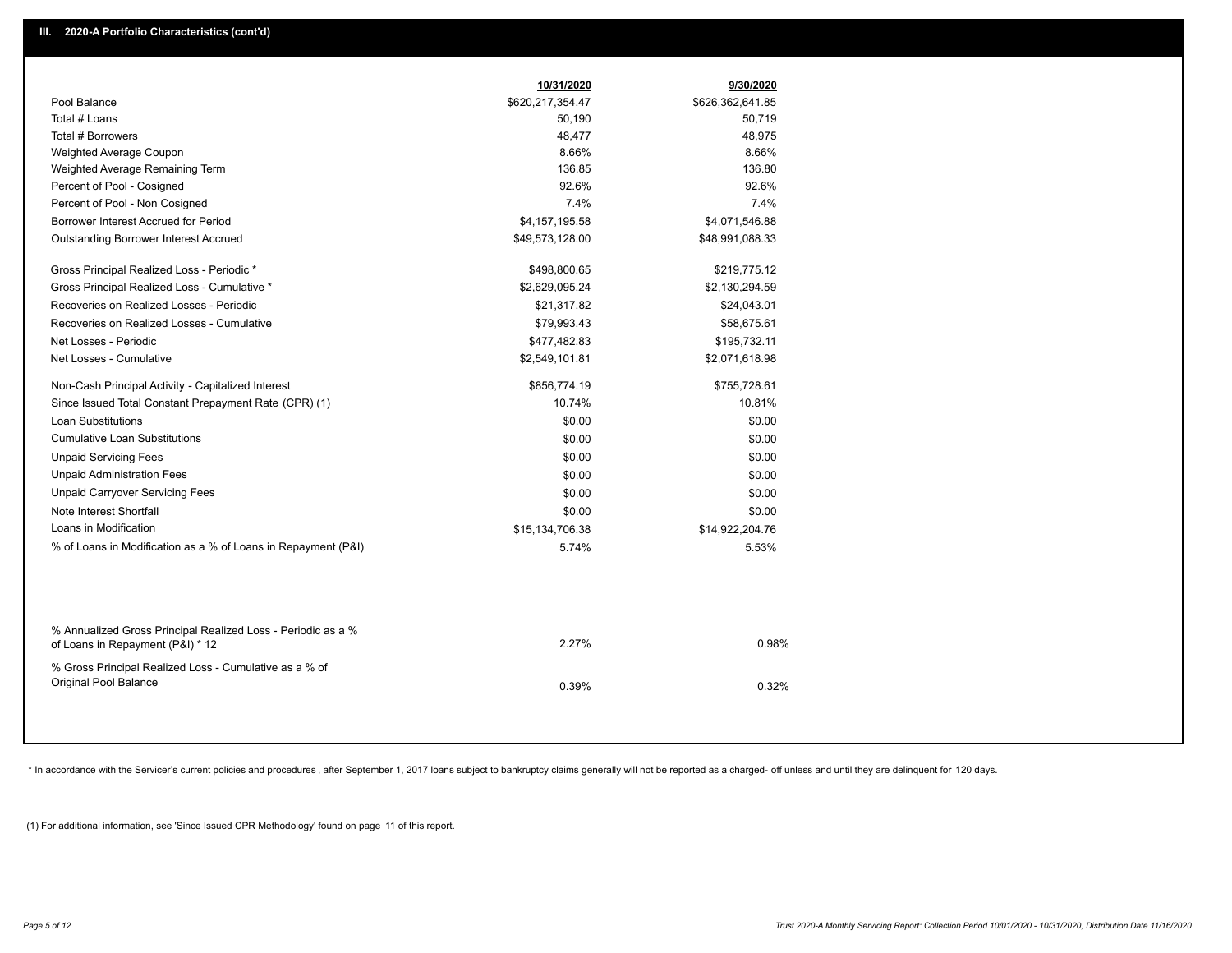#### **Loan Program**  A

|                                    | Weighted<br><b>Average Coupon</b> | # LOANS | <b>\$ AMOUNT</b> | $%$ *    |
|------------------------------------|-----------------------------------|---------|------------------|----------|
| - Smart Option Interest-Only Loans | 7.46%                             | 12,772  | \$123,781,965.40 | 19.958%  |
| - Smart Option Fixed Pay Loans     | 8.63%                             | 12.732  | \$193,286,833.81 | 31.164%  |
| - Smart Option Deferred Loans      | 9.00%                             | 24,686  | \$303,148,555.26 | 48.878%  |
| - Other Loan Programs              | $0.00\%$                          | 0       | \$0.00           | 0.000%   |
| <b>Total</b>                       | 8.58%                             | 50,190  | \$620,217,354.47 | 100.000% |

\* Percentages may not total 100% due to rounding

B

C

**Index Type**

|                       | Weighted<br><b>Average Coupon</b> | # LOANS | <b>\$ AMOUNT</b> | $%$ *    |
|-----------------------|-----------------------------------|---------|------------------|----------|
| - Fixed Rate Loans    | 9.61%                             | 20.725  | \$267,912,779.02 | 43.197%  |
| - LIBOR Indexed Loans | 7.79%                             | 29,465  | \$352,304,575.45 | 56.803%  |
| - Other Index Rates   | $0.00\%$                          | 0       | \$0.00           | 0.000%   |
| Total                 | 8.58%                             | 50,190  | \$620,217,354.47 | 100.000% |

\* Percentages may not total 100% due to rounding

## **Weighted Average Recent FICO**

| 2,658<br>2,819 | \$30,354,884.01  | 4.894%   |
|----------------|------------------|----------|
|                |                  |          |
|                | \$33,353,325.20  | 5.378%   |
| 5,704          | \$70,629,176.47  | 11.388%  |
| 11,411         | \$143,570,494.40 | 23.148%  |
| 27,598         | \$342,309,474.39 | 55.192%  |
| $\Omega$       | \$0.00           | 0.000%   |
| 50,190         | \$620,217,354.47 | 100.000% |
|                |                  |          |

WAC reflects WAC3

To conform with company standard reporting these sections now include Princial and Interest Accrued to Capitalize .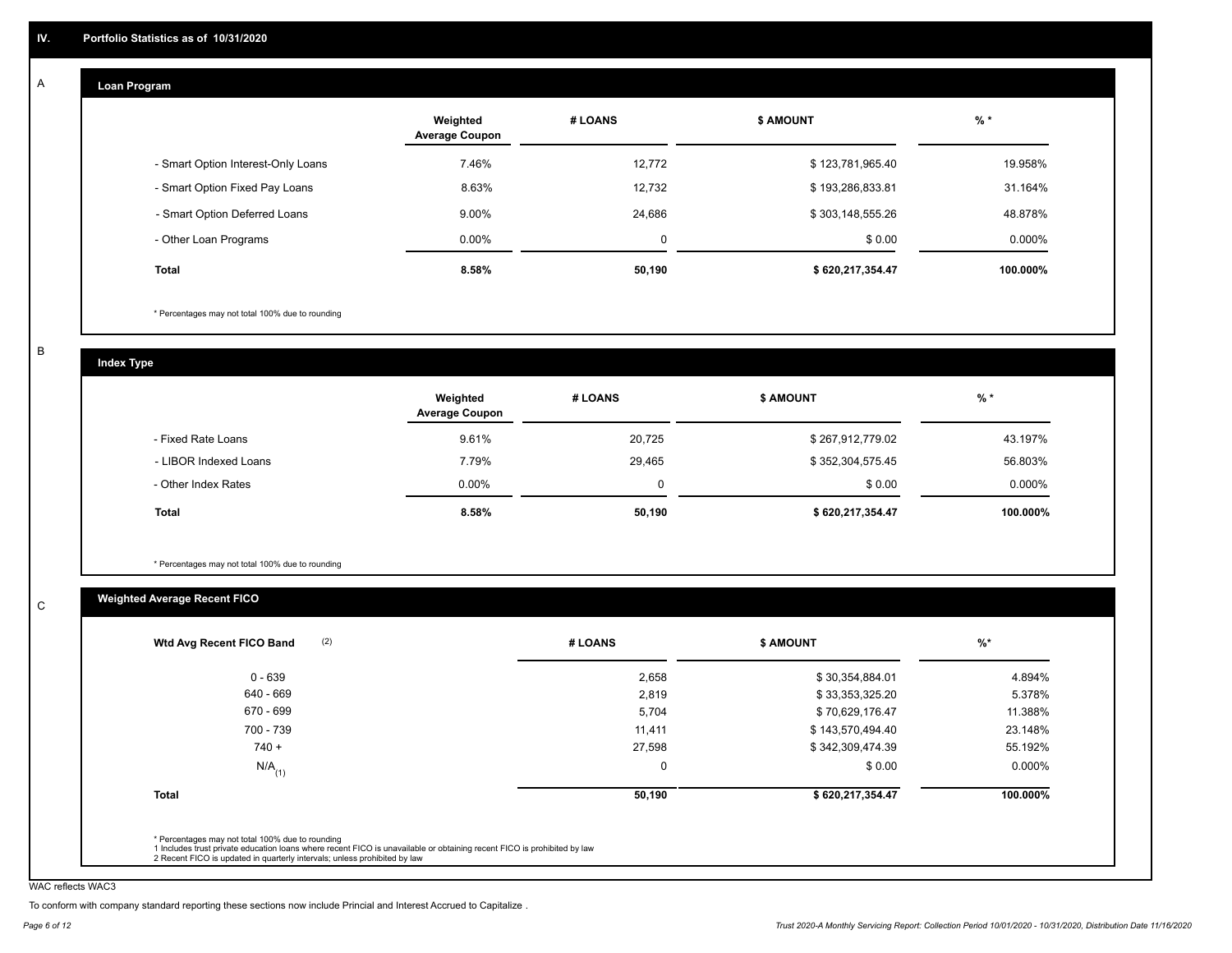| V. |      | 2020-A Reserve Account and Principal Distribution Calculations                       |                  |  |
|----|------|--------------------------------------------------------------------------------------|------------------|--|
| А. |      | <b>Reserve Account</b>                                                               |                  |  |
|    |      | Specified Reserve Account Balance                                                    | \$1,729,328.00   |  |
|    |      | Actual Reserve Account Balance                                                       | \$1,729,328.00   |  |
| В. |      | <b>Principal Distribution Amount</b>                                                 |                  |  |
|    | i.   | Class A Notes Outstanding                                                            | \$497,310,252.06 |  |
|    | ii.  | Pool Balance                                                                         | \$620,217,354.47 |  |
|    | iii. | First Priority Principal Distribution Amount (i - ii)                                | \$0.00           |  |
|    | iv.  | Class A and B Notes Outstanding                                                      | \$544,310,252.06 |  |
|    | v.   | First Priority Principal Distribution Amount                                         | \$0.00           |  |
|    | vi.  | Pool Balance                                                                         | \$620,217,354.47 |  |
|    |      | Specified Overcollateralization Amount<br>vii.                                       | \$155,054,338.62 |  |
|    |      | Regular Principal Distribution Amount (if (iv > 0, (iv - v) - (vi - vii))<br>viii.   | \$79,147,236.21  |  |
|    | ix.  | Pool Balance                                                                         | \$620,217,354.47 |  |
|    | х.   | 10% of Initial Pool Balance                                                          | \$67,608,928.02  |  |
|    | xi.  | First Priority Principal Distribution Amount                                         | \$0.00           |  |
|    | xii. | Regular Principal Distribution Amount                                                | \$79,147,236.21  |  |
|    |      | Available Funds (after payment of waterfall items A through I)<br>xiii.              | \$0.00           |  |
|    |      | xiv. Additional Principal Distribution Amount (if(vi <= x,min(xiii, vi - xi - xii))) | \$0.00           |  |
|    |      |                                                                                      |                  |  |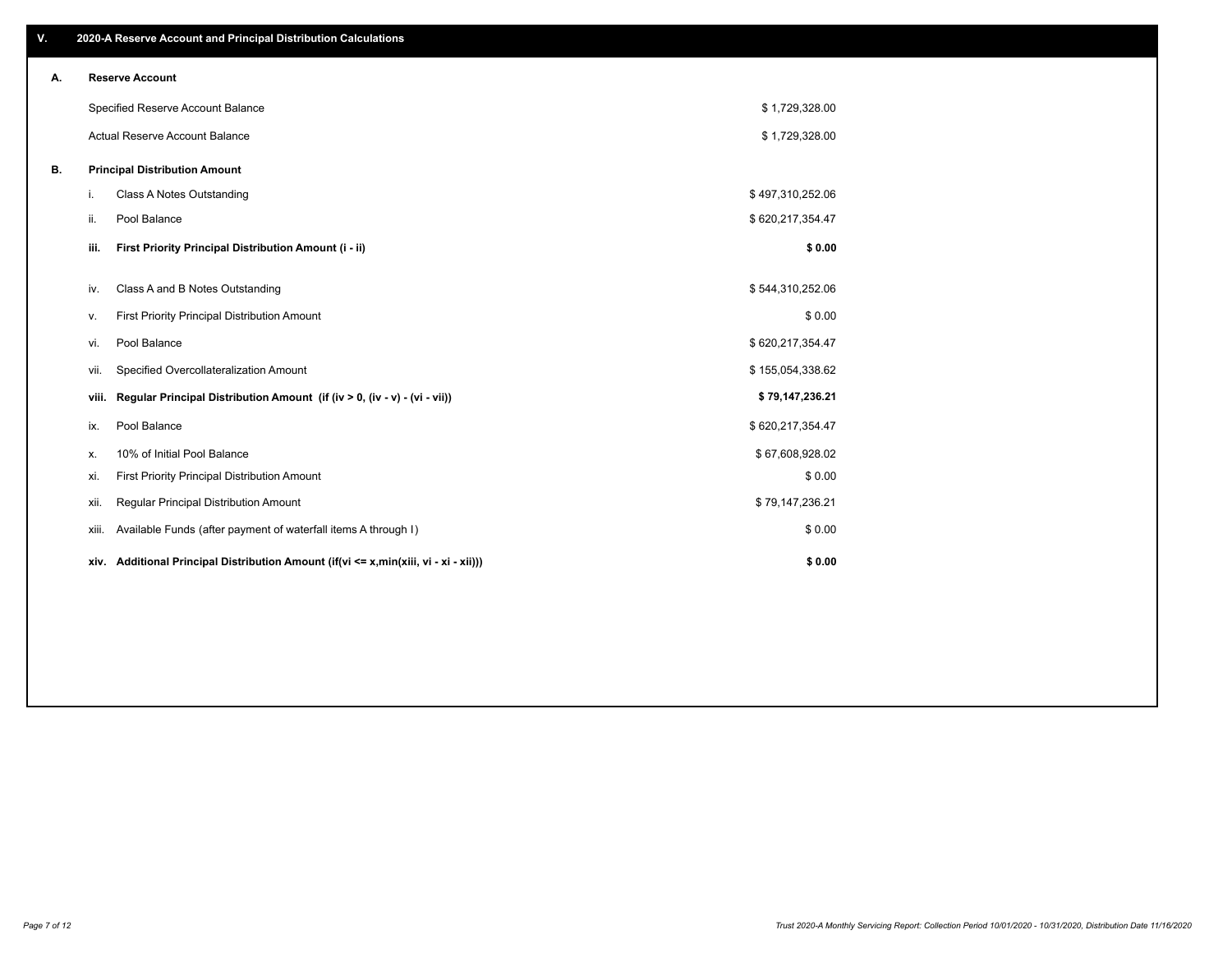|              |                                                                                   | Paid                 | <b>Funds Balance</b>             |
|--------------|-----------------------------------------------------------------------------------|----------------------|----------------------------------|
|              | <b>Total Available Funds</b>                                                      |                      | \$10,080,918.82                  |
| A            | <b>Trustee Fees</b>                                                               | \$0.00               | \$10,080,918.82                  |
| В            | <b>Servicing Fees</b>                                                             | \$387,908.48         | \$9,693,010.34                   |
| C            | i. Administration Fees<br>ii. Unreimbursed Administrator Advances plus any Unpaid | \$8,333.00<br>\$0.00 | \$9,684,677.34<br>\$9,684,677.34 |
| D            | Class A Noteholders Interest Distribution Amount                                  | \$688,891.00         | \$8,995,786.34                   |
| E.           | <b>First Priority Principal Payment</b>                                           | \$0.00               | \$8,995,786.34                   |
| F.           | Class B Noteholders Interest Distribution Amount                                  | \$117,500.00         | \$8,878,286.34                   |
| G            | Reinstatement Reserve Account                                                     | \$0.00               | \$8,878,286.34                   |
| H            | Regular Principal Distribution                                                    | \$8,878,286.34       | \$0.00                           |
| $\mathbf{I}$ | <b>Carryover Servicing Fees</b>                                                   | \$0.00               | \$0.00                           |
| J            | Additional Principal Distribution Amount                                          | \$0.00               | \$0.00                           |
| Κ            | Unpaid Expenses of Trustee                                                        | \$0.00               | \$0.00                           |
| L            | Unpaid Expenses of Administrator                                                  | \$0.00               | \$0.00                           |
| М            | Remaining Funds to the Residual Certificateholders                                | \$0.00               | \$0.00                           |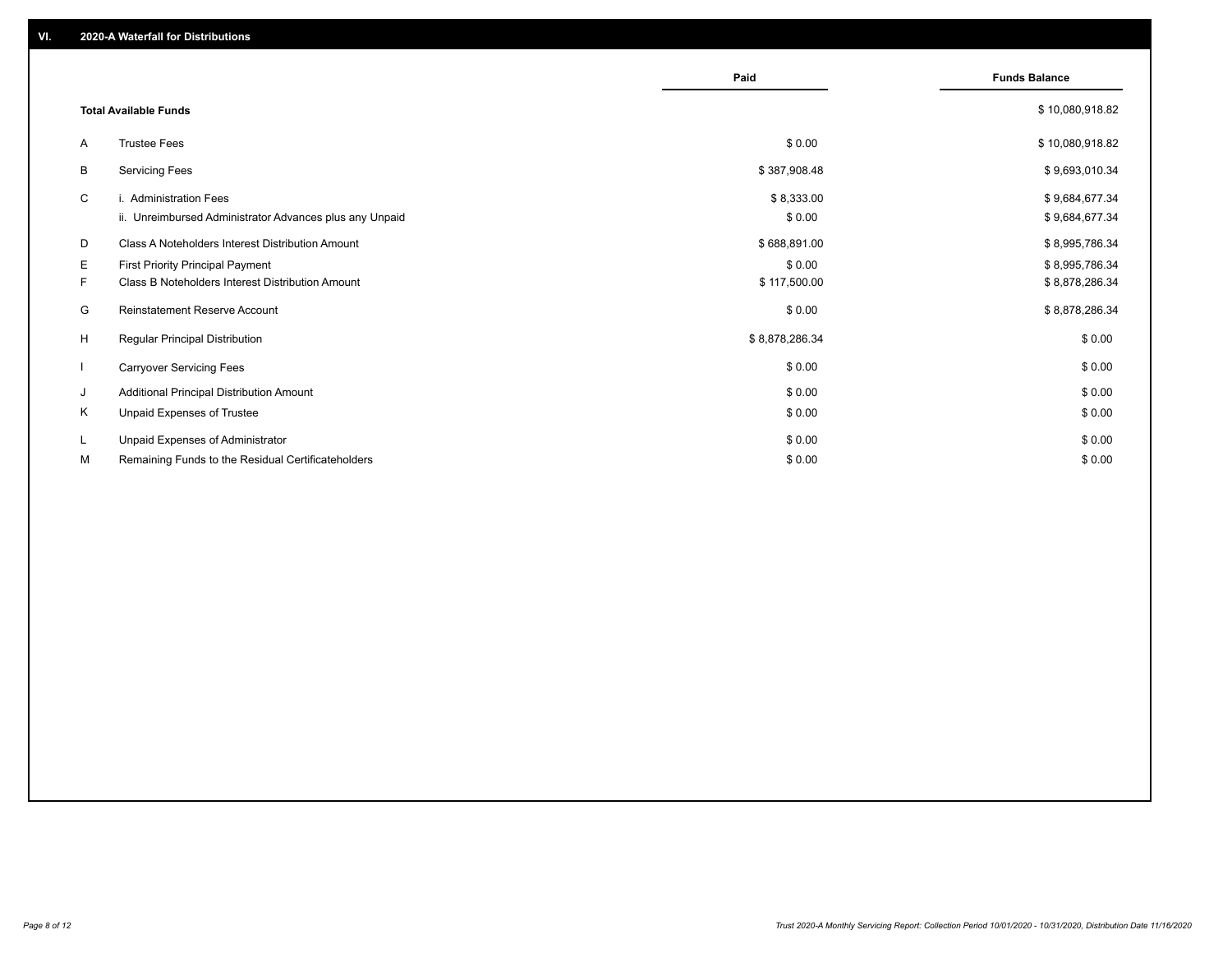| <b>Distribution Amounts</b>                                |                         |                         |                         |
|------------------------------------------------------------|-------------------------|-------------------------|-------------------------|
|                                                            | A1                      | A <sub>2</sub> A        | A <sub>2</sub> B        |
| Cusip/Isin                                                 | 78449UAA6               | 78449UAB4               | 78449UAC2               |
| <b>Beginning Balance</b>                                   | \$127,310,252.06        | \$320,000,000.00        | \$50,000,000.00         |
| Index                                                      | <b>LIBOR</b>            | <b>FIXED</b>            | <b>LIBOR</b>            |
| Spread/Fixed Rate                                          | 0.30%                   | 2.23%                   | 0.83%                   |
| Record Date (Days Prior to Distribution)                   | 1 NEW YORK BUSINESS DAY | 1 NEW YORK BUSINESS DAY | 1 NEW YORK BUSINESS DAY |
| <b>Accrual Period Begin</b>                                | 10/15/2020              | 10/15/2020              | 10/15/2020              |
| <b>Accrual Period End</b>                                  | 11/16/2020              | 11/15/2020              | 11/16/2020              |
| Daycount Fraction                                          | 0.08888889              | 0.08333333              | 0.08888889              |
| Interest Rate*                                             | 0.44838%                | 2.23000%                | 0.97838%                |
| <b>Accrued Interest Factor</b>                             | 0.000398560             | 0.001858333             | 0.000869671             |
| <b>Current Interest Due</b>                                | \$50,740.77             | \$594,666.67            | \$43,483.56             |
| Interest Shortfall from Prior Period Plus Accrued Interest | $\frac{1}{2}$           | $\mathcal{S}$ -         | $$ -$                   |
| <b>Total Interest Due</b>                                  | \$50,740.77             | \$594,666.67            | \$43,483.56             |
| <b>Interest Paid</b>                                       | \$50,740.77             | \$594,666.67            | \$43,483.56             |
| <b>Interest Shortfall</b>                                  | $$ -$                   | $\mathsf{\$}$ -         | $$ -$                   |
| <b>Principal Paid</b>                                      | \$8,878,286.34          | $\mathsf{\$}$ -         | \$-                     |
| <b>Ending Principal Balance</b>                            | \$118,431,965.72        | \$320,000,000.00        | \$50,000,000.00         |
| Paydown Factor                                             | 0.040540120             | 0.000000000             | 0.000000000             |
| <b>Ending Balance Factor</b>                               | 0.540785232             | 1.000000000             | 1.000000000             |

\* Pay rates for Current Distribution. For the interest rates applicable to the next distribution date, please see https://www.salliemae.com/about/investors/data/SMBabrate.txt.

**VII. 2020-A Distributions**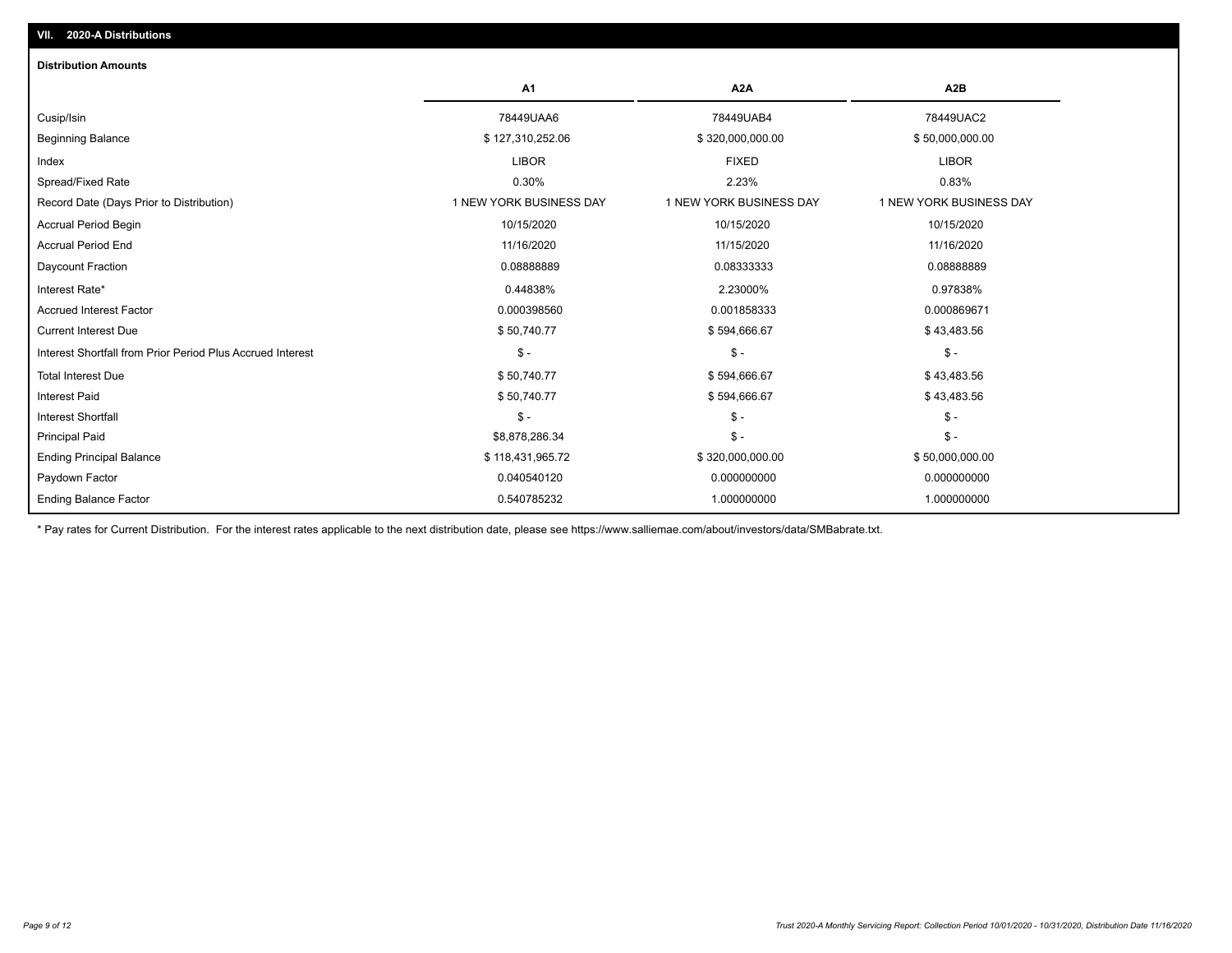| VII. 2020-A Distributions                                  |                         |
|------------------------------------------------------------|-------------------------|
| <b>Distribution Amounts</b>                                |                         |
|                                                            | В                       |
| Cusip/Isin                                                 | 78449UAD0               |
| <b>Beginning Balance</b>                                   | \$47,000,000.00         |
| Index                                                      | <b>FIXED</b>            |
| Spread/Fixed Rate                                          | 3.00%                   |
| Record Date (Days Prior to Distribution)                   | 1 NEW YORK BUSINESS DAY |
| Accrual Period Begin                                       | 10/15/2020              |
| <b>Accrual Period End</b>                                  | 11/15/2020              |
| Daycount Fraction                                          | 0.08333333              |
| Interest Rate*                                             | 3.00000%                |
| <b>Accrued Interest Factor</b>                             | 0.002500000             |
| <b>Current Interest Due</b>                                | \$117,500.00            |
| Interest Shortfall from Prior Period Plus Accrued Interest | $\mathsf{\$}$ -         |
| <b>Total Interest Due</b>                                  | \$117,500.00            |
| <b>Interest Paid</b>                                       | \$117,500.00            |
| Interest Shortfall                                         | $\mathbb{S}$ -          |
| <b>Principal Paid</b>                                      | $\frac{1}{2}$           |
| <b>Ending Principal Balance</b>                            | \$47,000,000.00         |
| Paydown Factor                                             | 0.000000000             |
| <b>Ending Balance Factor</b>                               | 1.000000000             |

\* Pay rates for Current Distribution. For the interest rates applicable to the next distribution date, please see https://www.salliemae.com/about/investors/data/SMBabrate.txt.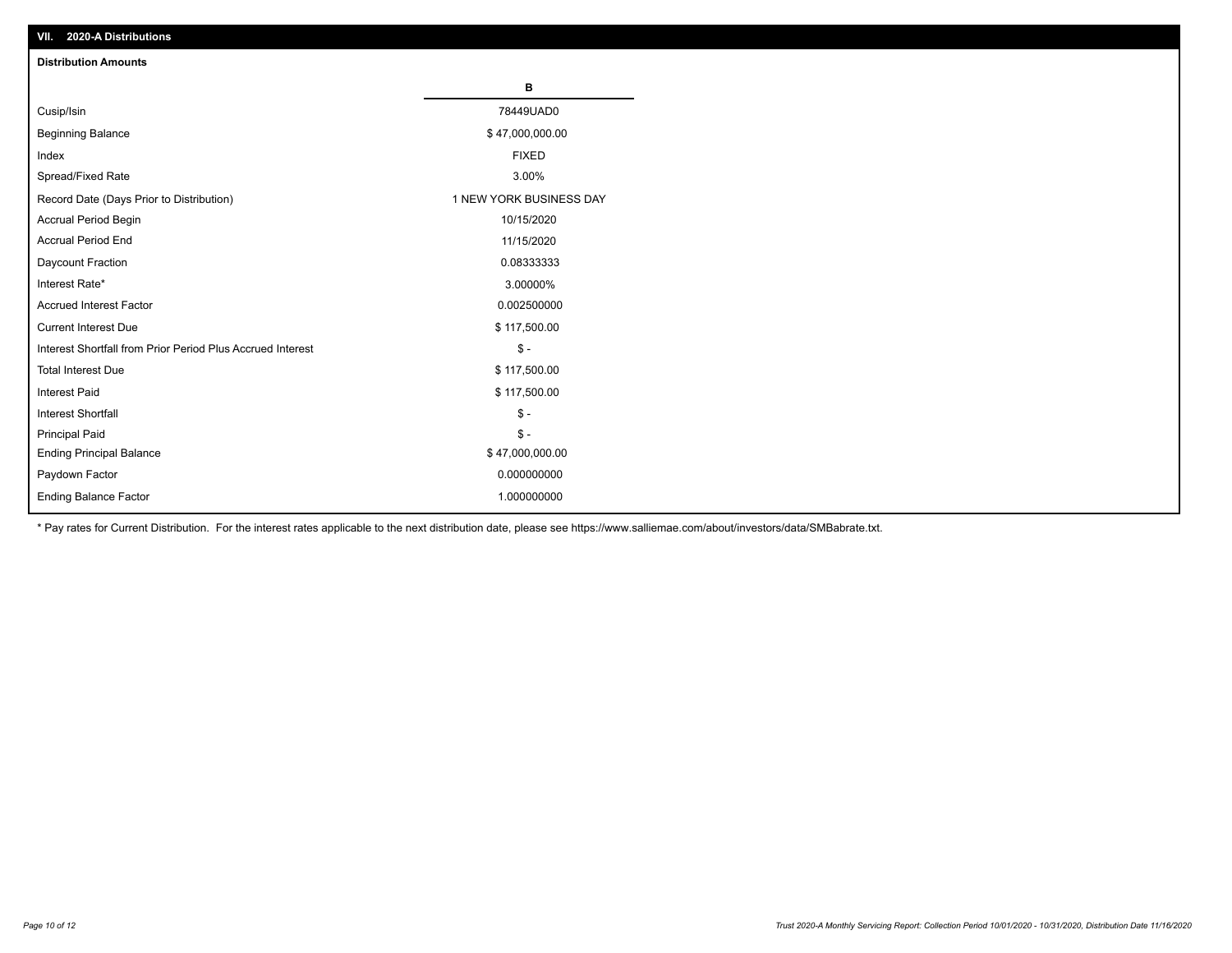#### **Since Issued Total CPR**

$$
\text{total CPR} = 1 - \left(\frac{APB}{PPB}\right)^{\left(\frac{12}{MSC}\right)}
$$

APB = Actual period-end Pool Balance PPB = Projected period-end Pool Balance assuming no prepayments and no defaults Pool Balance = Sum(Principal Balance + Interest Accrued to Capitalize Balance) MSC = Months Since Cut-Off

#### **Since-Issued Total Constant Prepayment Rate (CPR)**

Since-Issued Total CPR measures prepayments, both voluntary and involuntary, for a trust student loan pool over the life of a transaction. For each trust distribution, the actual month-end pool balance is compared against a month-end pool balance originally projected at issuance assuming no prepayments and defaults. For purposes of Since- Issued Total CPR calculations, projected period end pool balance assumes in-school status loans have up to a six month grace period before moving to repayment, grace status loans remain in grace status until their status end date and then to move to full principal and interest repayment, loans subject to interim interest or fixed payments during their in-school and grace period continue paying interim interest or fixed payments until full principal and interest repayment begins, all other trust loans are in full principal and interest repayment status, and that no trust loan in full principal and interest repayment moves from full principal and interest repayment status to any other status.

#### **Weighted Average Coupon**

*WAC1 = APB* ((*CIR*)\*(*APB*))

*WAC2 = APB*  $\frac{((APCL)^{*}(APB))}{APB}$  wac<sub>3</sub> =  $\frac{((ACTL)^{*}(A)P}{APB}$ 



APB = Actual period-end Pool Balance

CIR = Average of the Contractual Interest Rate (1)

APCL = Average of the Applicable Interest Rate (2)

ACTL = Average of the Actual Interest Rate (3)

#### **Weighted Average Coupon (WAC)**

(1) Contractual Interest Rate represents the interest rate indicated in the Promissory Note

(2) Appliclable Interest Rate represents the interest rate after rate reductions, if applicable, are applied

(3) Actual Interest Rate represents the interest rate when borrower incentive programs and rate reductions, if applicable, are applied